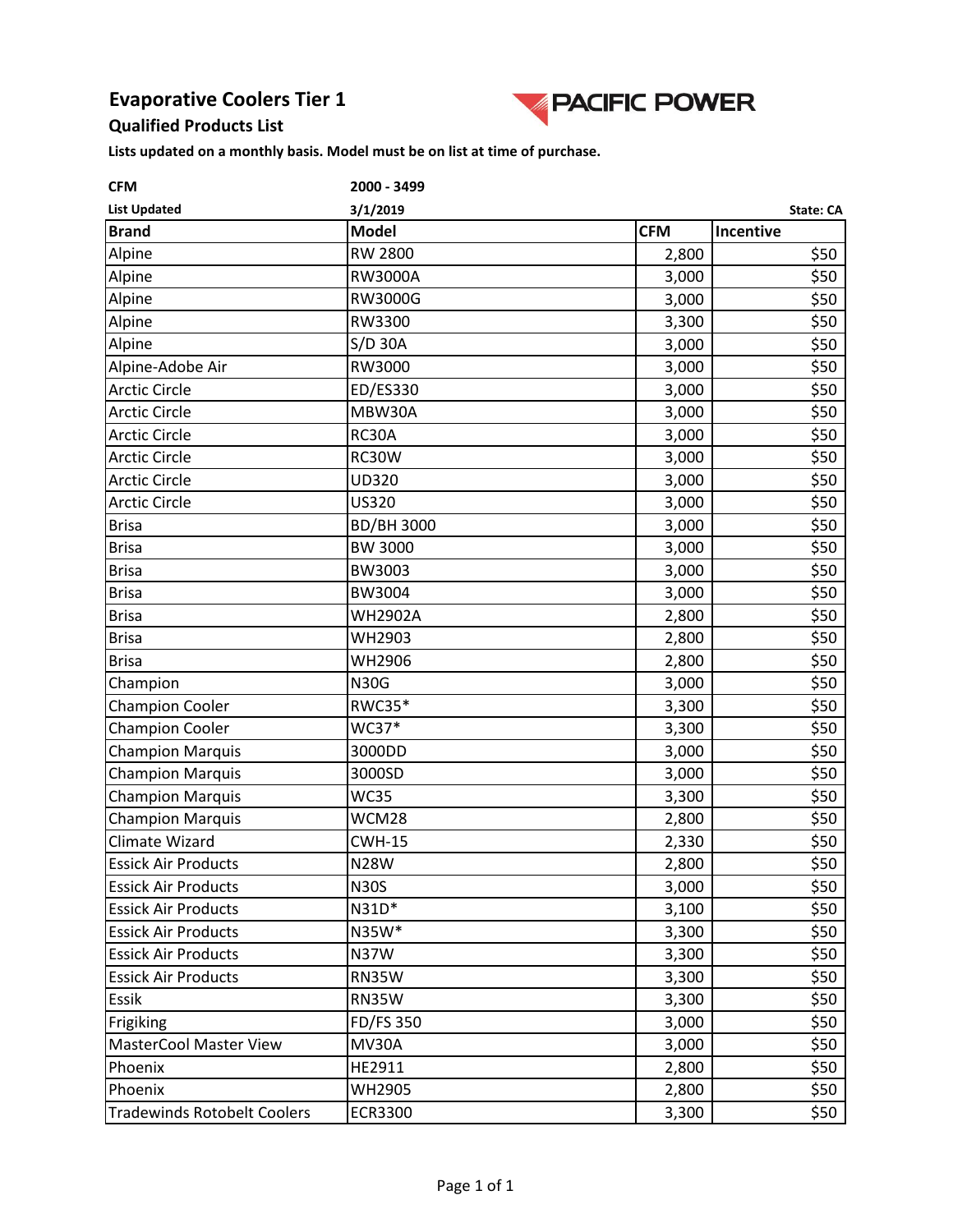

#### **Qualified Products List**

| <b>CFM</b>                    | 3500 (or above) |            |           |
|-------------------------------|-----------------|------------|-----------|
| <b>List Updated</b>           | 3/1/2019        |            | State: CA |
| <b>Brand</b>                  | <b>Model</b>    | <b>CFM</b> | Incentive |
| AeroCool                      | PD4802          | 4,800      | \$100     |
| <b>AeroCool Pro Series</b>    | PD4801/PD4231   | 4,800      | \$100     |
| <b>AeroCool Pro Series</b>    | PD6801/PD6231   | 6,800      | \$100     |
| <b>AeroCool Pro Series</b>    | PD6802          | 6,800      | \$100     |
| <b>AeroCool Pro Series</b>    | PH4801/PH4231   | 4,800      | \$100     |
| <b>AeroCool Pro Series</b>    | PH6801/PH6231   | 6,800      | \$100     |
| Aerocool Trophy               | TD/TH 3800      | 3,800      | \$100     |
| Aerocool Trophy               | <b>TD5800</b>   | 5,500      | \$100     |
| <b>AeroCool Trophy Series</b> | TD4400          | 4,000      | \$100     |
| <b>AeroCool Trophy Series</b> | TH/TD4801       | 4,800      | \$100     |
| <b>AeroCool Trophy Series</b> | TH/TD4812       | 4,800      | \$100     |
| <b>AeroCool Trophy Series</b> | TH/TD6801       | 6,800      | \$100     |
| <b>AeroCool Trophy Series</b> | TH/TD6812       | 6,800      | \$100     |
| <b>AeroCool Trophy Series</b> | <b>TUP6801</b>  | 6,800      | \$100     |
| <b>AeroCool Trophy Series</b> | <b>TUP6812</b>  | 6,800      | \$100     |
| AeroCool Trophy Series*       | HD4801C         | 4,400      | \$100     |
| AeroCool Trophy Series*       | HH4801C         | 4,400      | \$100     |
| AeroCool Trophy Series*       | TH/TD4800       | 4,400      | \$100     |
| AeroCool Trophy Series*       | TH/TD6800       | 6,800      | \$100     |
| AeroCool Trophy Series*       | <b>TUP6800</b>  | 6,800      | \$100     |
| Alpine                        | RW3500          | 3,500      | \$100     |
| Alpine                        | RW4000          | 4,000      | \$100     |
| Alpine                        | RW4500          | 4,500      | \$100     |
| Alpine                        | RW5000          | 5,000      | \$100     |
| Alpine                        | $S/D$ 45A       | 4,500      | \$100     |
| Alpine                        | $S/D$ 65A       | 6,500      | \$100     |
| <b>Arctic Circle</b>          | ED/ES430        | 4,500      | \$100     |
| <b>Arctic Circle</b>          | ED/ES630        | 6,500      | \$100     |
| Arctic Circle                 | ED/ES800        | 8,300      | \$100     |
| <b>Arctic Circle</b>          | MBW40A          | 4,000      | \$100     |
| <b>Arctic Circle</b>          | MBW45A          | 4,500      | \$100     |
| <b>Arctic Circle</b>          | MBW50A          | 5,000      | \$100     |
| <b>Arctic Circle</b>          | UD440           | 4,500      | \$100     |
| <b>Arctic Circle</b>          | UD670           | 6,500      | \$100     |
| <b>Arctic Circle</b>          | US440           | 4,500      | \$100     |
| <b>Arctic Circle</b>          | US670           | 6,500      | \$100     |
| Aspen                         | SD/SS 330       | 3,500      | \$100     |
| Aspen                         | SD/SS 330G      | 3,500      | \$100     |
| Aspen                         | SD/SS 430       | 4,500      | \$100     |
| Aspen                         | SD/SS 430G      | 4,500      | \$100     |
| Aspen                         | SD/SS 630       | 6,500      | \$100     |
| Aspen                         | SD/SS 630G      | 6,500      | \$100     |
| <b>AstroAir Low Profile</b>   | MD430           | 4,200      | \$100     |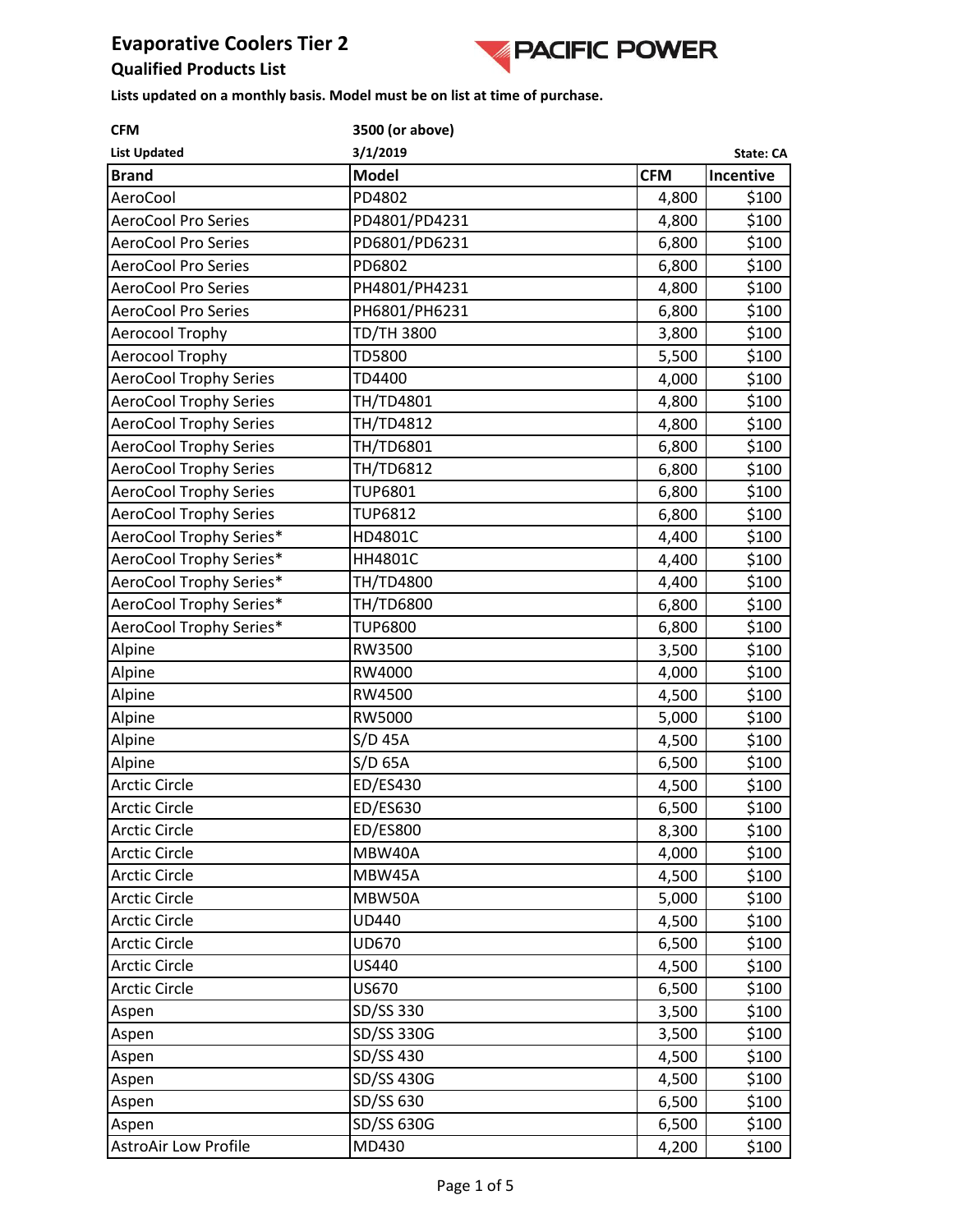

## **Qualified Products List**

| <b>CFM</b>                  | 3500 (or above)   |            |           |
|-----------------------------|-------------------|------------|-----------|
| <b>List Updated</b>         | 3/1/2019          |            | State: CA |
| <b>Brand</b>                | <b>Model</b>      | <b>CFM</b> | Incentive |
| <b>AstroAir Low Profile</b> | MD440             | 4,800      | \$100     |
| <b>AstroAir Low Profile</b> | MD630             | 5,500      | \$100     |
| <b>AstroAir Low Profile</b> | MD640             | 6,500      | \$100     |
| <b>Bonaire</b>              | 6250020           | 5,900      | \$100     |
| <b>Bonaire</b>              | 6280020           | 5,500      | \$100     |
| <b>Bonaire</b>              | 6280030           | 4,500      | \$100     |
| <b>Bonaire</b>              | 6280035           | 5,900      | \$100     |
| <b>Breezair</b>             | <b>EXH 170</b>    | 7,500      | \$100     |
| <b>Breezair</b>             | <b>EXH 210</b>    | 9,500      | \$100     |
| <b>Breezair</b>             | <b>EXT 155</b>    | 5,500      | \$100     |
| <b>Breezair</b>             | <b>EXT 265</b>    | 6,500      | \$100     |
| <b>Breezair</b>             | <b>EXV 155</b>    | 5,500      | \$100     |
| <b>Breezair</b>             | <b>EXV 275</b>    | 7,500      | \$100     |
| <b>Breezair</b>             | <b>TBA 450</b>    | 10,000     | \$100     |
| <b>Brisa</b>                | <b>BD/BH 4000</b> | 4,000      | \$100     |
| <b>Brisa</b>                | <b>BD/BH 5000</b> | 5,800      | \$100     |
| <b>Brisa</b>                | <b>BW 3500</b>    | 3,500      | \$100     |
| <b>Brisa</b>                | <b>BW 4000</b>    | 4,000      | \$100     |
| <b>Brisa</b>                | BW 4001           | 4,000      | \$100     |
| <b>Brisa</b>                | <b>BW 4500</b>    | 4,500      | \$100     |
| <b>Brisa</b>                | <b>BW 4501</b>    | 4,500      | \$100     |
| <b>Brisa</b>                | <b>BW 5000</b>    | 5,000      | \$100     |
| <b>Brisa</b>                | <b>BW 5500</b>    | 5,500      | \$100     |
| <b>Brisa</b>                | <b>BW 5501</b>    | 5,000      | \$100     |
| <b>Brisa</b>                | <b>BW3500</b>     | 3,500      | \$100     |
| <b>Brisa</b>                | <b>BW3500A</b>    | 3,500      | \$100     |
| <b>Brisa</b>                | BW3501            | 3,500      | \$100     |
| <b>Brisa</b>                | BW4002            | 4,000      | \$100     |
| <b>Brisa</b>                | BW4501            | 4,500      | \$100     |
| <b>Brisa</b>                | BW4502            | 4,500      | \$100     |
| <b>Brisa</b>                | BW5001            | 4,500      | \$100     |
| <b>Brisa</b>                | BW5002            | 5,000      | \$100     |
| <b>Brisa</b>                | BW5502            | 5,000      | \$100     |
| <b>Brisa</b>                | GMA30             | 3,500      | \$100     |
| <b>Brisa</b>                | <b>GMA50</b>      | 4,500      | \$100     |
| <b>Brisa</b>                | GMR30             | 4,500      | \$100     |
| <b>Brisa</b>                | LGMA50            | 4,600      | \$100     |
| <b>Brisa</b>                | RBW5001           | 5,000      | \$100     |
| Champion                    | 4000RLD           | 4,300      | \$100     |
| Champion                    | 5000 DD           | 5,500      | \$100     |
| Champion                    | RWC46             | 4,500      | \$100     |
| Champion                    | <b>WC46</b>       | 4,500      | \$100     |
| <b>Champion Cooler</b>      | 4001DD*           | 4,500      | \$100     |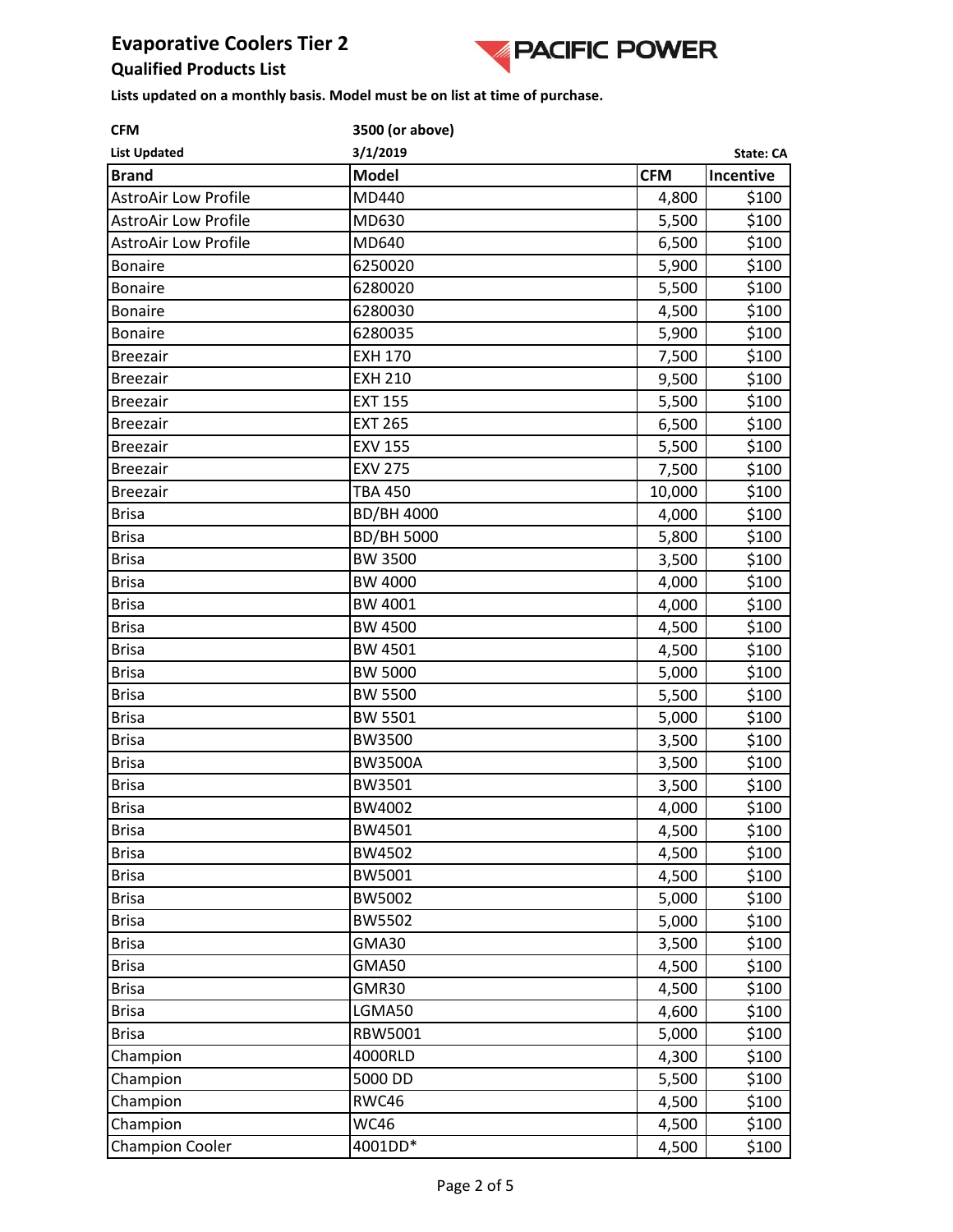

**Qualified Products List Lists updated on a monthly basis. Model must be on list at time of purchase.**

| <b>CFM</b>                 |               | 3500 (or above) |           |  |  |
|----------------------------|---------------|-----------------|-----------|--|--|
| <b>List Updated</b>        |               | State: CA       |           |  |  |
| <b>Brand</b>               | <b>Model</b>  | <b>CFM</b>      | Incentive |  |  |
| <b>Champion Cooler</b>     | 4001SD*       | 4,800           | \$100     |  |  |
| <b>Champion Cooler</b>     | 5000SD        | 5,500           | \$100     |  |  |
| <b>Champion Cooler</b>     | 5000SD*       | 5,500           | \$100     |  |  |
| <b>Champion Cooler</b>     | <b>WC50</b>   | 5,000           | \$100     |  |  |
| <b>Champion Marquis</b>    | 4000DD        | 4,000           | \$100     |  |  |
| <b>Champion Marquis</b>    | 4001DD        | 4,000           | \$100     |  |  |
| <b>Champion Marquis</b>    | 4001SD        | 4,000           | \$100     |  |  |
| <b>Champion Marquis</b>    | 5000DD        | 5,500           | \$100     |  |  |
| <b>Champion Marquis</b>    | RWC46         | 4,500           | \$100     |  |  |
| <b>Champion Marquis</b>    | <b>RWC50</b>  | 5,000           | \$100     |  |  |
| <b>Champion Marquis</b>    | <b>WC44</b>   | 4,000           | \$100     |  |  |
| <b>Champion Mastercool</b> | AD1C/5112     | 5,000           | \$100     |  |  |
| <b>Champion Mastercool</b> | AD1C/7112     | 7,000           | \$100     |  |  |
| <b>Champion Mastercool</b> | AD2C/5112     | 5,000           | \$100     |  |  |
| <b>Champion Mastercool</b> | AD2C/7112     | 7,000           | \$100     |  |  |
| <b>Champion Mastercool</b> | ADA/ASA 51    | 5,000           | \$100     |  |  |
| <b>Champion Mastercool</b> | ADA/ASA 5112  | 5,100           | \$100     |  |  |
| <b>Champion Mastercool</b> | ADA/ASA 71    | 7,000           | \$100     |  |  |
| <b>Champion Mastercool</b> | ADA/ASA 7112  | 7,000           | \$100     |  |  |
| <b>Champion Mastercool</b> | AS1C/5112     | 5,000           | \$100     |  |  |
| <b>Champion Mastercool</b> | AS1C/7112     | 7,000           | \$100     |  |  |
| <b>Champion Mastercool</b> | AS1C51        | 5,000           | \$100     |  |  |
| <b>Champion Mastercool</b> | AS2C/5112     | 5,000           | \$100     |  |  |
| <b>Champion Mastercool</b> | AS2C/7112     | 7,000           | \$100     |  |  |
| <b>Champion Mastercool</b> | AU1C/7112     | 7,000           | \$100     |  |  |
| <b>Champion Mastercool</b> | AU2C/7112     | 7,000           | \$100     |  |  |
| <b>Champion Mastercool</b> | MCP44         | 3,500           | \$100     |  |  |
| <b>Champion MasterCool</b> | MCP59         | 5,900           | \$100     |  |  |
| <b>Champion Mastercool</b> | WPL44NP       | 4,000           | \$100     |  |  |
| Champion Ultracool*        | ADA 35        | 3,500           | \$100     |  |  |
| Champion Ultracool*        | ADA/ASA 50    | 5,000           | \$100     |  |  |
| Champion Ultracool*        | ADA/ASA 5012  | 5,000           | \$100     |  |  |
| Champion Ultracool*        | ADA/ASA 70    | 7,000           | \$100     |  |  |
| Champion Ultracool*        | ADA/ASA 7012  | 7,000           | \$100     |  |  |
| Champion Ultracool*        | <b>ASA 35</b> | 3,500           | \$100     |  |  |
| Dayton                     | 4RNP4         | 4,800           | \$100     |  |  |
| Dayton                     | 4RNP6         | 6,800           | \$100     |  |  |
| Dayton                     | 4RNP8         | 4,800           | \$100     |  |  |
| Durango Window Cooler      | 4500E         | 4,500           | \$100     |  |  |
| Durango Window Cooler      | 5900E         | 5,900           | \$100     |  |  |
| Durango Window Cooler      | WEAC628       | 5,500           | \$100     |  |  |
| Durango Window Cooler      | WEAC628*      | 5,500           | \$100     |  |  |
| <b>Essick Air</b>          | N43/48D       | 4,100           | \$100     |  |  |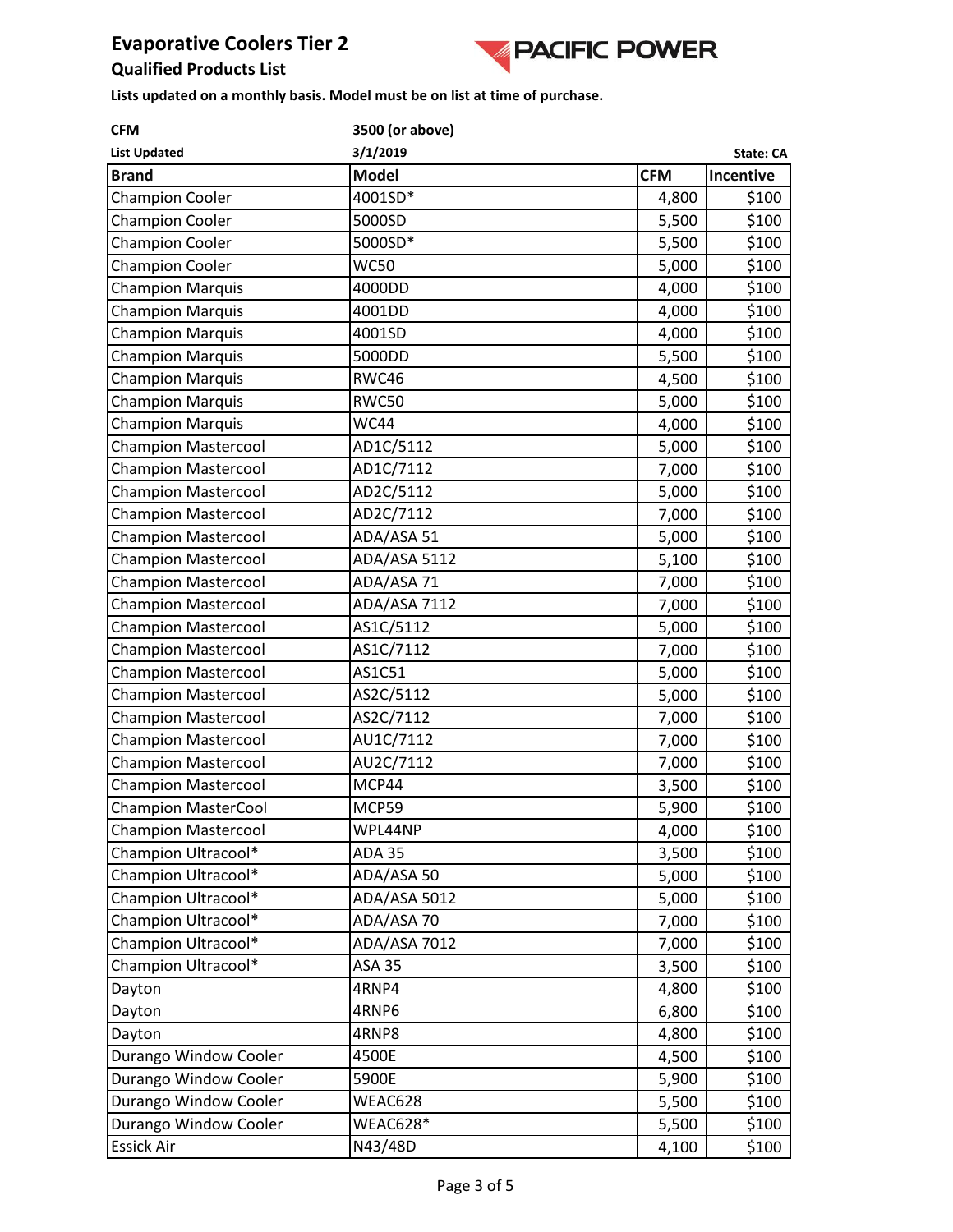

#### **Qualified Products List**

| <b>CFM</b>                 | 3500 (or above)  |            |           |
|----------------------------|------------------|------------|-----------|
| <b>List Updated</b>        | 3/1/2019         |            | State: CA |
| <b>Brand</b>               | <b>Model</b>     | <b>CFM</b> | Incentive |
| <b>Essick Air Products</b> | 5500/6500        | 5,500      | \$100     |
| <b>Essick Air Products</b> | N37W*            | 3,500      | \$100     |
| <b>Essick Air Products</b> | N40/45S          | 4,000      | \$100     |
| <b>Essick Air Products</b> | N46W             | 4,200      | \$100     |
| <b>Essick Air Products</b> | <b>N50W</b>      | 5,000      | \$100     |
| <b>Essick Air Products</b> | N55/65S          | 5,500      | \$100     |
| <b>Essick Air Products</b> | N55S*            | 5,500      | \$100     |
| <b>Essick Air Products</b> | N56/66D          | 5,600      | \$100     |
| <b>Essick Air Products</b> | <b>RN50</b>      | 5,000      | \$100     |
| FineAire                   | <b>HTSC-3.5</b>  | 3,500      | \$100     |
| FineAire                   | HTSC-5           | 5,000      | \$100     |
| FineAire                   | HTSC-7           | 7,000      | \$100     |
| Frigiking                  | D8801            | 8,500      | \$100     |
| Frigiking                  | <b>FD/FS 450</b> | 4,500      | \$100     |
| Frigiking                  | FD/FS 650        | 6,500      | \$100     |
| Frigiking                  | H8801            | 8,500      | \$100     |
| Mastercool                 | AD1C71*          | 7,000      | \$100     |
| Mastercool                 | AD1C7112         | 4,213      | \$100     |
| <b>MasterCool</b>          | <b>CMC431</b>    | 4,800      | \$100     |
| MasterCool                 | <b>CMC432</b>    | 4,800      | \$100     |
| <b>MasterCool</b>          | <b>CMC433</b>    | 4,800      | \$100     |
| <b>MasterCool</b>          | <b>CMC434</b>    | 4,800      | \$100     |
| <b>MasterCool</b>          | <b>CMC441</b>    | 4,800      | \$100     |
| MasterCool                 | <b>CMC442</b>    | 4,800      | \$100     |
| <b>MasterCool</b>          | <b>CMC443</b>    | 4,800      | \$100     |
| <b>MasterCool</b>          | <b>CMC444</b>    | 4,800      | \$100     |
| MasterCool                 | <b>CMC631</b>    | 6,500      | \$100     |
| MasterCool                 | <b>CMC632</b>    | 6,500      | \$100     |
| MasterCool                 | <b>CMC633</b>    | 6,500      | \$100     |
| MasterCool                 | <b>CMC634</b>    | 6,500      | \$100     |
| <b>MasterCool</b>          | <b>CMC641</b>    | 6,500      | \$100     |
| MasterCool                 | <b>CMC642</b>    | 6,500      | \$100     |
| MasterCool                 | <b>CMC663</b>    | 6,500      | \$100     |
| MasterCool                 | <b>CMC664</b>    | 6,500      | \$100     |
| MasterCool                 | MRC55W           | 5,500      | \$100     |
| Mastercool                 | <b>WHC762</b>    | 11,430     | \$100     |
| MasterCool II HC Series*   | HC43/44          | 4,800      | \$100     |
| MasterCool II HC Series*   | HC63/64          | 6,500      | \$100     |
| MasterCool II MC Series*   | MC43/44          | 4,500      | \$100     |
| MasterCool II MC Series*   | MC63/64          | 6,500      | \$100     |
| MasterCool II MC Series*   | MMC43A/44A       | 4,500      | \$100     |
| MasterCool II MC Series*   | MMC63A/64A       | 6,400      | \$100     |
| MasterCool*                | <b>CHC431</b>    | 4,800      | \$100     |